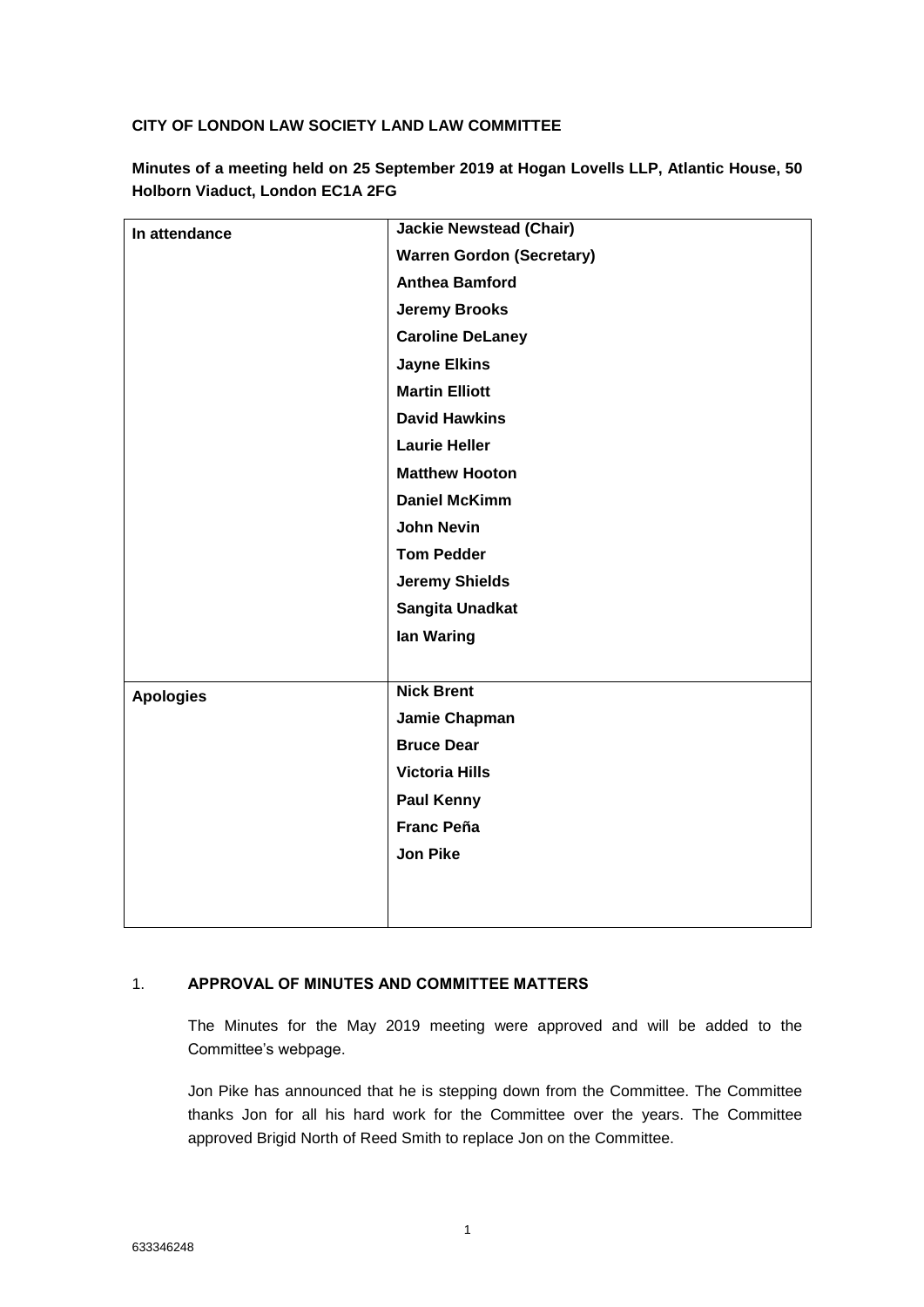There are 2 other vacancies on the Committee and the CLLS will advertise this. However, if Committee members are aware of anyone who they consider would be suitable for the Committee, please let Jackie Newstead know.

## 2. **UPDATE ON ELECTRICITY SUB-STATION LEASE PROJECT**

The project is making good progress. Probably, one more drafting meeting is needed for the lease and once finalised it will be circulated to the Committee for any last comments and then launched on the Committee's webpage probably early 2020. The plan may be to launch the lease before other lease variants and accompanying documents are produced, to ascertain industry reaction to the lease and enthusiasm for the project generally.

## 3. **GLA MOBILE WAYLEAVE PROJECT**

The GLA Mobile Wayleave templates have been published and will launch Friday 27 September 2019. The Committee agreed that the templates and guidance can be added to the Committee's webpage, but it should be made clear that they were produced under the auspices of the GLA.

## 4. **DOCUMENTS ON CLLS WEBSITE**

Kevin Hart from the CLLS to advise on whether a disclaimer should be included on each Committee's page and the Precedents page of the CLLS website in relation to the use of CLLS standards/precedents. By way of illustration, there is the following link <https://modelcommerciallease.co.uk/conditions-of-use/> to the MCL's Conditions of Use and something similar may be appropriate for the CLLS. Here is a link to the CLLS's current legal notice which focuses more on information than precedents <http://www.citysolicitors.org.uk/clls/legal-notice/> and query whether this could be expanded.

### 5. **NEW RICS CODE FOR LEASING BUSINESS PREMISES**

The new RICS Code for Leasing Business Premises is almost concluded and will hopefully be published by the year end.

### 6. **PROPERTY MANAGEMENT AGREEMENT**

The Committee commented on the draft Property Management Agreement sent to the Committee. Daniel McKimm kindly agreed to send through TUPE wording for consideration – the Committee's view was that the starting position in the drafting is the Agent indemnifies the Client for TUPE risk, but a footnote should highlight that particular circumstances may lead to a different approach.

A footnote should be included referring to the possibility of a cap on the Agent's liability under the PMA. On GDPR for the PMA, Jayne Elkins kindly agreed to send through suggested drafting, which can be sent to the CLLS Data Law Committee for comments the Committee's view was that most "Clients" would want the Agent to take responsibility for GDPR, although there may be circumstances, perhaps somewhat unusual, where the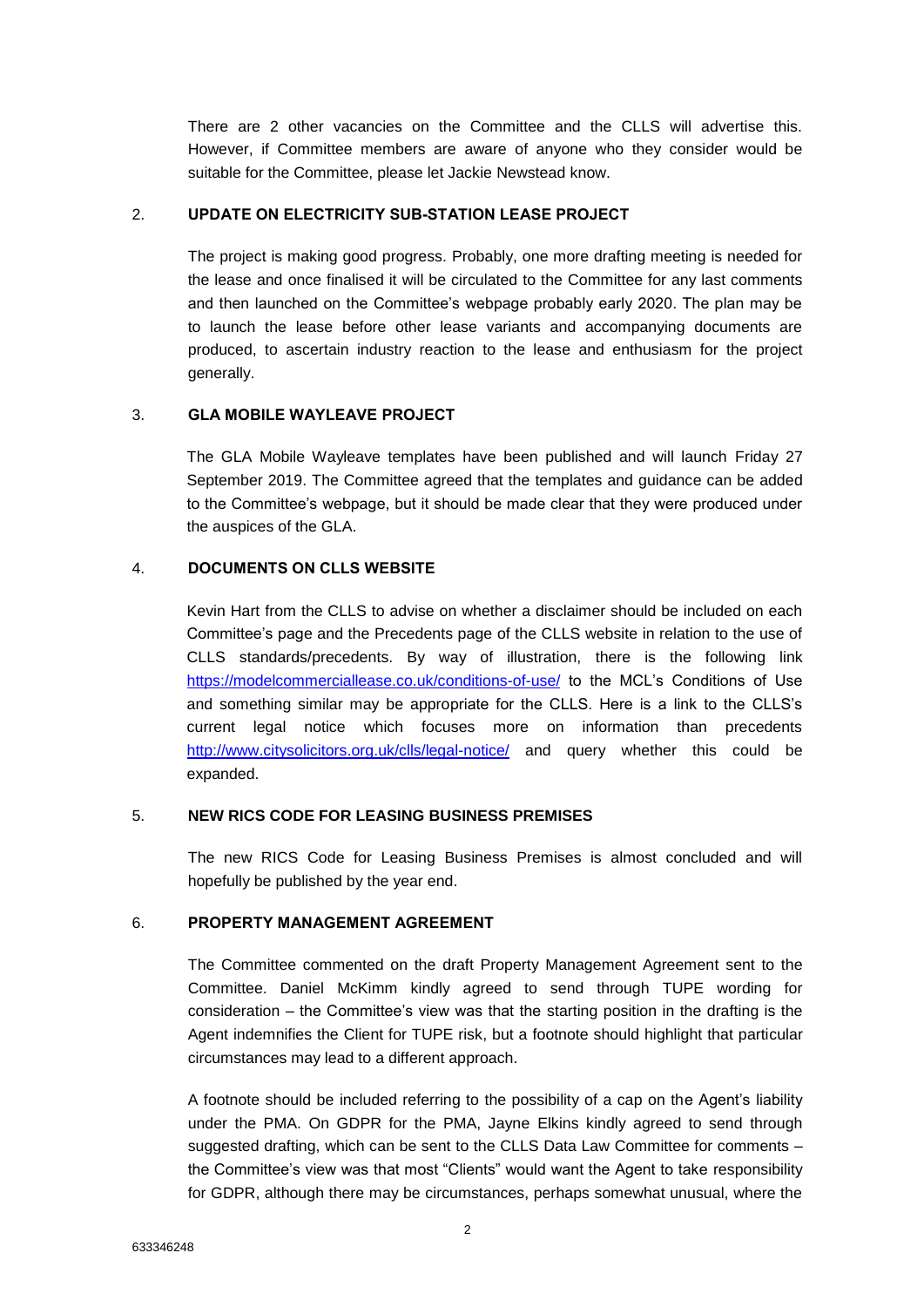Agent will want obligations from the Client. There should also be a contents page. The PMA will be worked on and brought back to the November Committee meeting for final sign-off.

# 7. **NEW CERTIFICATE OF TITLE**

The Committee agreed that the time was right for the production of a new 8th edition. The original version of the 7th dated back to 2012. In addition to updating, the process should also include a review of structural issues such as should it cover agreements for lease/development, residential, more detailed construction treatment? There also needs to be a further discussion concerning limitation of liability as this is frequently raised. The following have volunteered for the working group – Jackie, Warren, Tom Pedder, Anthea Bamford, Jayne, David Hawkins, John Nevin and Daniel. Do let Warren know if anyone else is interested.

The working group will have an initial meeting before the November Committee meeting, to highlight key points on the Certificate for the full Committee to discuss and agree before the more detailed process begins. Whilst a couple of Committee members have accumulated comments on the Certificate, to assist with the project, please can Committee members seek comments on the Certificate and accompanying documents from colleagues at respective firms etc and send them to Warren.

# 8. **BORROWER'S SOLICITORS' UNDERTAKINGS PROJECT AND DISCHARGE PROTOCOL**

The Committee considered it will be helpful to have a form of standard undertaking from the borrower's solicitors for the benefit of the lender's solicitors/lender in relation to priority searches, title deeds, registration at the Land Registry, SDLT filing etc. Thanks to Vikki Hills and Franc Peña for providing their firm's respective examples. The Committee considered it would be great if Vikki and Franc can form a working group to produce for the Committee a standard set of undertakings and Ian and Martin also volunteered for the working group. Please can they organise a meeting, if possible, before the November Committee meeting to enable an update to be provided at the latter. Do let Warren know if anyone else is interested in being involved.

The Committee mentioned the CLLS's Protocol for discharge of commercial mortgages which was launched in 2014 and should be reviewed. This can be a project for 2020. The Protocol was prepared by a sub-group of the Land Law Committee, incorporating input from the Association of Property Lenders and the CLLS Financial Law Committee.

# 9. **STANDARD UNDERTAKING TO HOLD MONEY TO ORDER**

The Committee considered this would be a useful document. It is aimed at problems with the law firm's bank. Wording was circulated to the Committee and comments were sought. Assuming it is not controversial, it would be good to add this document, as amended by the Committee, to the Committee's webpage before the November meeting.